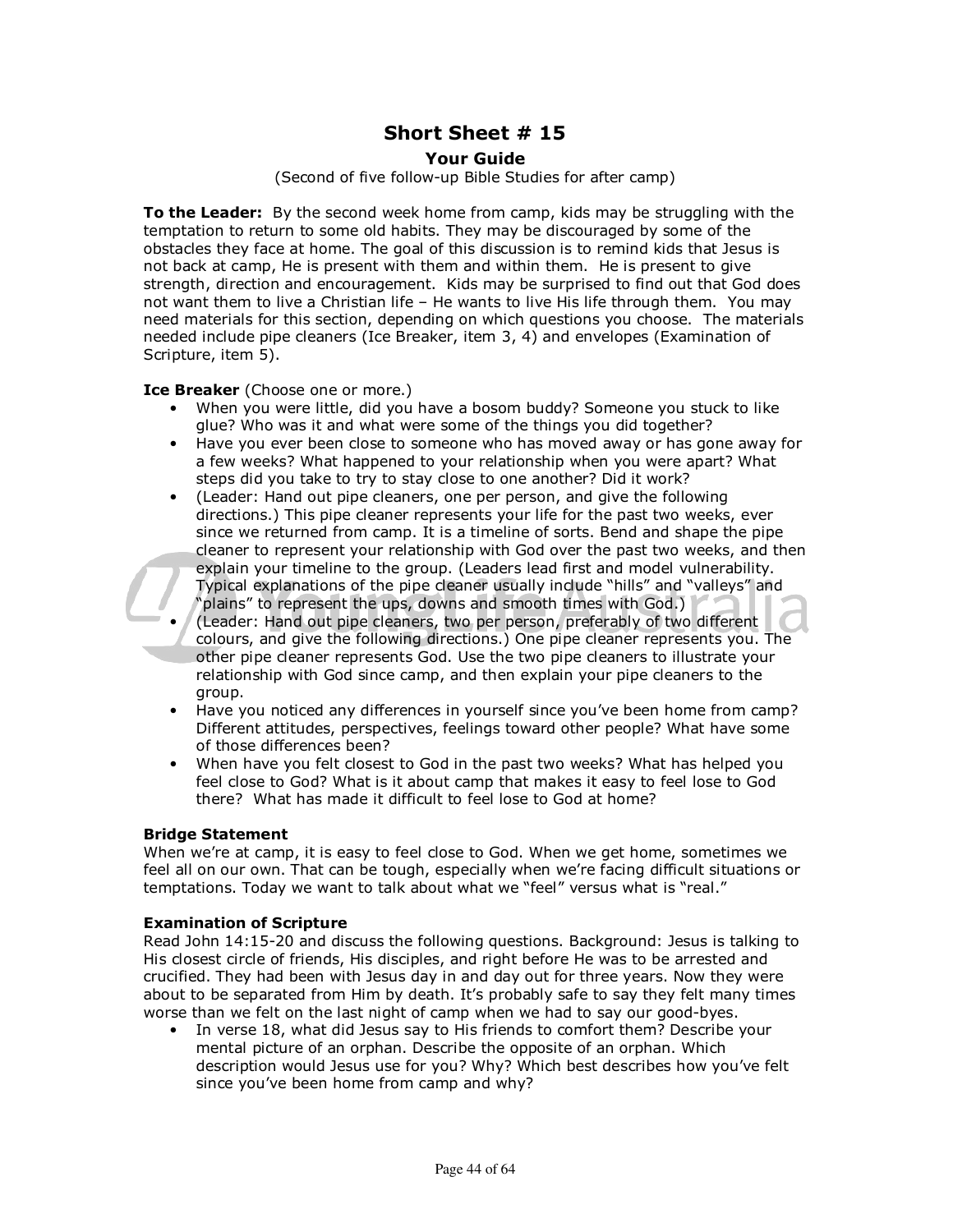- Jesus says He will come to his followers. In verses 16 and 17, He gives some details of His coming. What are two of the names Jesus uses in these verses to describe the form in which He will come?
- According to verse 17, where will the Counsellor, the Spirit of Truth, be when He comes to Jesus' followers? Have you noticed any differences on the inside since you met Jesus? Describe those differences. According to verse 16, how long will the Comforter be with us? Does Jesus list any exceptions such as, "He will be with you forever as long as you don't make too many mistakes?" Or, "He will be with you forever as long as you remember to pray and read your Bible every day?"
- Imagine you are a principal at a high school. You have an opening in your school for a counsellor. A young man walks in your office one day to apply for the job. He asks you what the job will involve. What do you say? Have you sensed Jesus counselling you in any way over the past two weeks? Has he given you any advice? Comforted you? Would anyone like to share a specific example of when Jesus has counselled you?
- Jesus says He will come as the Spirit of Truth to live inside us. If a five year old were to tug on your shirt tail and ask, "What is a spirit?" what would you say? The Bible uses a capital "s" at the beginning of the phrase "Spirit of Truth." What does a capital letter at the beginning of a word usually tell you about the word? The Spirit of Truth is not a nameless mist or green smoke that floats in the air. It is a person, Jesus, who comes to live inside you. According to the full name of the Spirit, what is one of the dominant characteristics of the Spirit? What are synonyms for "true?" If you were a teacher making a true or false test, what other words could you use besides "true" and "false?" Jesus gives us a true perspective on life. How has your perspective - how you see the world - changed since you met Jesus? You are on a journey of following Jesus. He is your guide for the journey, living inside of you. It's nice to know that your quide is the Spirit of Truth. Is there any situation you are facing this week where you need your guide to show you the right way to go, the wise choice to make?
- Envelope exercise: Either demonstrate or give each person a set of envelopes and lead them through the following illustration. You need three envelopes of three different sizes and a slip of paper for this illustration. Have someone read verse 20, pausing after each comma, until you tell them to go on. At the first pause, write the word "Father" on the largest envelope, and the word "Jesus" on the medium envelope. Put "Jesus" inside the "Father." At the second pause, write your name on the remaining envelope and slip it inside the Jesus envelope (which is inside the Father envelope). At the third pause, write the name "Jesus" on the slip of paper and slip it into the envelope with your name on it. (You will have a slip of paper inside an envelope, inside a second envelope, inside a third envelope.) This demonstrates the intimate relationship we have with God the Father, God the Son and God the Holy Spirit. If each person has made their own envelope illustration, encourage them to use it as a bookmark. Write John 14:20 on the outside and encourage them to mark that place to remind themselves that Jesus is not back at camp, He is within them.
- Jesus doesn't believe in long-distance relationships. There was a popular song a few years ago that said, "God is watching us - from a distance." This isn't the case with followers of Jesus Christ. God is with us, within us, in the form of the Holy Spirit. Still, we must take action to interact with God, to develop our relationship with Him. When people are separated by distance, what are some actions they might take to remain close? We are not separated from God, but what actions might we take to remain "feeling" close to God?

## **Verse to meditate on and Memorise** (Leader choose one.)

• John 14:16, "And I will ask the Father, and he will give you another Counsellor to be with you forever."